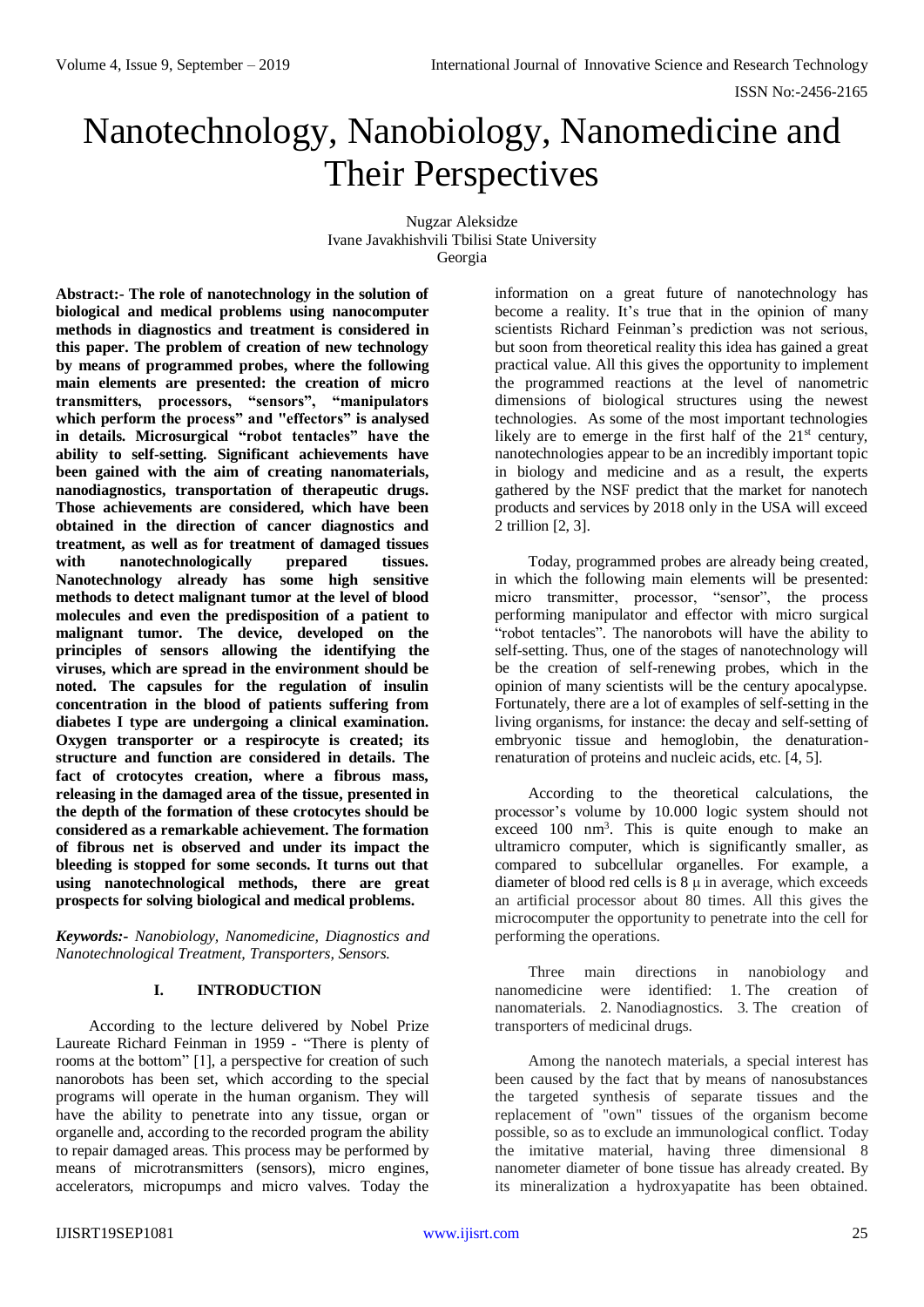ISSN No:-2456-2165

Hydroxyapatite is the main mineral of bone tissue and hard tooth tissues. Ceramics based on it does not cause a rejection reaction and is able to actively bind with healthy bone tissue. Due to these properties, hydroxyapatite can be successfully used in the restoration of damaged bones, as well as in the composition of the bioactive layer for the better implant growth. In future it gives great hopes for the treatment of damaged tissue with nanotechnologically prepared tissues.

According to their structure, nanoparticles are divided into three groups:

#### *A. Liposomes*

Essentially, liposomes are composed of phospholipids bilayer that occurs like vesicles. These tiny structures have a hydrophilic head, which means that they are dissolved in water. However, they also have a hydrophobic tail, which is made up of the lipid layers. These structures are particularly useful in medicine and the delivery of drugs.



# *B. Dendrimers*

Dendrimers are a type of nanoparticle that has the tendency to be highly branched. This type of nanoparticles is also divided into the globular structured nanoparticles having a central core and globular structured ones that lack a central core. Dendrimers are also widely used in various industries, as well as in medicine [6].



Fig 2:- The scheme of dendrimer synthesis, double projection, N - the number of terminal groups.

# *C. [Carbon Nanotubes](https://www.microscopemaster.com/carbon-nanotubes.html)*

Carbon nanotubes are the structures of nanoparticles that appear as cylindrical structures. These carbon allotropes have unique properties that make them important for various applications, including electronics and optics among many others [7].



Fig 3:- The structures of eight allotropes of carbon:

The microcapsules coated with the membranes having nanopores, prepared by special chemical technology are successfully used in the transport of medicinal drugs and for the treatment and rehabilitation of damaged organs or tissues through the time delay release [8-10].

The prospects and achieved successes in the creation of devices for nanotech diagnostics are of particular interest. It's already a long time as in the United States of America, in the center of nanotechnology, under the leadership of Baker are working to create such microtransmitters (sensors), which will be used for detecting and ablation of malignant tumor cells in the organism. Such nanotech dendrimers (in Greek – dendron – tree) are made from superbranched polymers. The size of dendrimer or nanosensor does not exceed 5 nm. According to the project, these smallest sensors will be located in the lymphocyte. While contacting the cell of damaged area, the nanosensor begins a fluorescent light. The registration of this luminescence will be recorded by means of specially made scanning device. The scanning will take place in 15 seconds [11-13].

Using the advantages of the drug delivery system, the immunostimulatory cytokine interleukin -2 (IL-2) was first adsorbed in nano-vesicles  $(NV-DOX_{IL-2})$  loaded with doxorubicin (DOX), with high efficiency of encapsulation using a facile solvent-free method. After intravenous injection to mice with melanoma,  $NV-DOX_{IL-2}$  accumulates in the tumor and significantly suppresses tumor growth with negligible systemic toxicity. Bear in mind the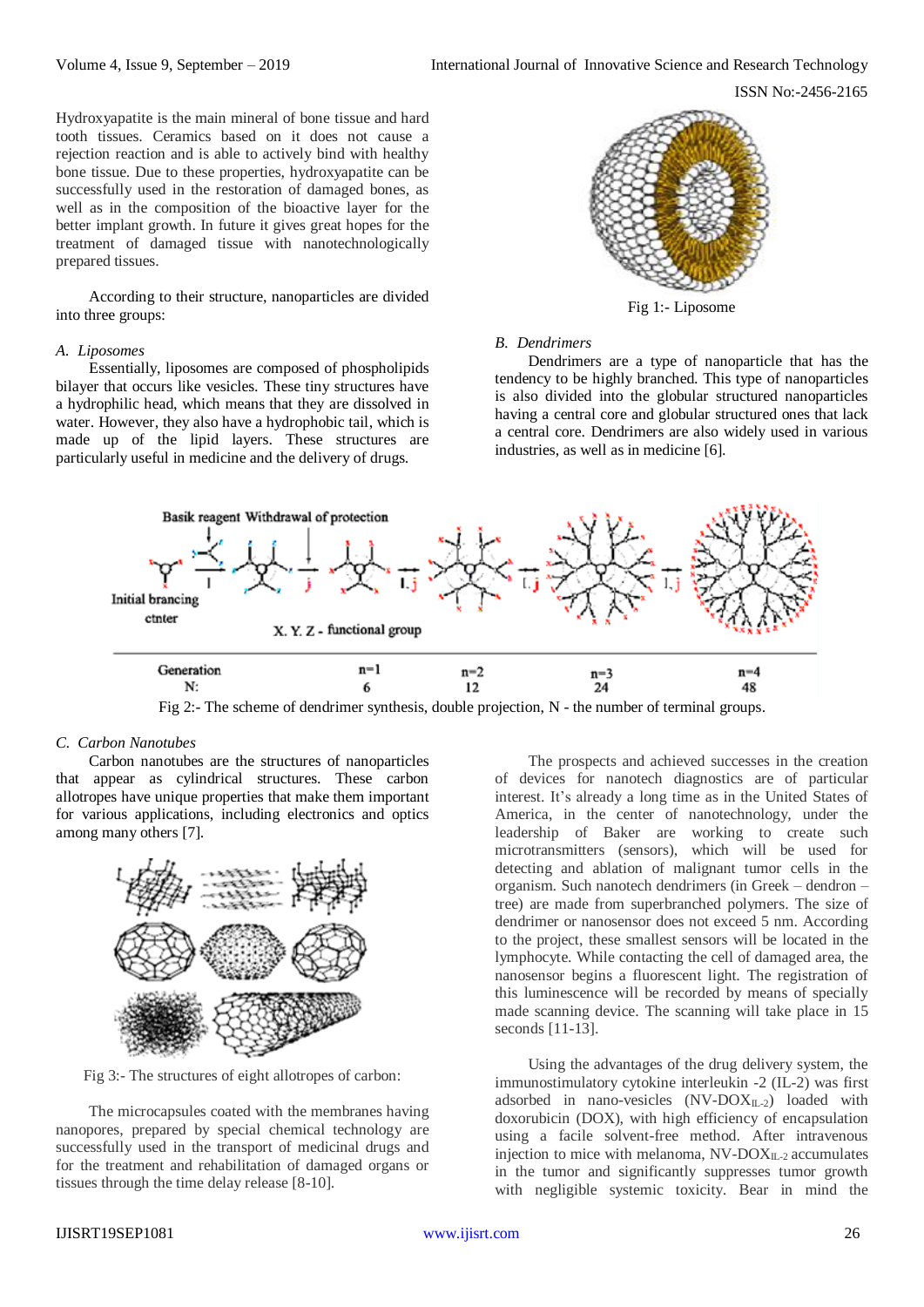application of this strategy, interferon- $\Box$   $\Box$  FN- $\Box$ ) was additionally introduced to the combinatorial system to develop cytokine cocktails adsorbed HVs. This type of NVs can significantly inhibit the primary tumor growth and lung metastasis in triple negative breast cancer. With the use of underlying mechanism, the cytokine cocktails adsorbed NVs can facilitate the maturation of dendritic cells, promote the infiltration and activation of CD8+Tlymphocytes and natural killer cells, and increase the recruitment of CD45-immune cells and Ly6G-neutrophils [14].

An analytical device Intel Raman Bioanalyzer System has been created in the corporation "Intel". This device will enable us to identify diseases at the level of blood serum molecules using laser beams. The above nanotechnology is based on the principle of detecting microscopic defects in semiconductor crystals. Unfortunately, today in biology there is no such method for detecting diseases at the molecular level. Therefore, it should be considered as the beginning of a new epoch in biomedical diagnostics. A great part of scientists thinks that such a device will give us the opportunity to reveal a malignant tumor at blood molecular level and even the predisposition of patients to malignant tumor [15].

Based on the above-said, at present the nanotech methods are widely used for the identification and elimination of AIDS and malignant tumor cells. Today a device has been actually introduced, which gives the opportunity to reveal AIDS without the intervention of professional physicians. This device is Point Care, by means of which for labeling erythrocytes the gold nanoparticles are used instead of fluorescent substances [16].

The creation of autonomous nanodevices also intensively takes place for medical diagnostics. For example, in medical practice a few millimeters length video camera with installed lighting system is used to reveal gastrointestinal damage. It is a thousand times larger than nanotech equipment, which easily penetrates into the organism and its operation is controlled from the outside. Nanotech equipments are equipped with specific sensors and manipulators, by means of which it is possible to carry out nanosurgical operations. Such can also be introduced through the esophagus and registered by the computer.equipment.

Scanning probe microscopes are macro analogues of nano surgical micromanipulators, by means of which even the displacement of atoms is possible it will be done using "nano forceps" size with 50 nanometers. The operation is regulated exogenously. The nanoobjects can also be displaced by means of laser beams, which practically are accomplished on DNA example by means of "optical forceps, connected to DNA terminal nucleotide. 96-yearold Eshkin was awarded a prize for the development of optical forceps technology [17]. This will be done with nano forcets of size 50 nanometers. Nanotech sensors and analyzers are widely used for diagnostics as "laboratory

chips", Nanotech nanosensor apparatus is already created, by means of which the identification of swine flu has become possible in public places. The patients who have contracted the flu are the source of a number of volatile products from the alveolar and respiratory epithelium. These products include a range of volatile organic compounds and nitric oxide. They can be used as biomarkers to identify the disease. A portative device has been created on the basis of microsystem with three sensors that detect the biomarkers of swine flu infection [18]. Particularly, by their usage the great achievements were gained in the creation of medicinal drug transporters and the treatment of diseases.

In 2001 Sheinberg has shown the elimination of mouse tumor cells by nano test (a miniature machine), particularly, by means of temperature shock of tumor cells with ultra-violet rays. For this reason, using nano catheter actinium 225 was administered in mouse. As a result of its impact, the structure of tumor cells was destroyed following by their total elimination. The life expectancy of mice subjected to actinium impact has increased about 9 times. It is noteworthy that after an autopsy even a trace of tumor was not detected in rats. It is of great interest that tumor cells were detected by means of a special sensor [14].

The tumor-inhibitory effect of the drugs was tested on the Lewis lung carcinoma model using the male mice of C57Bl/6J line. It was found that  $C60 +$  Dox complex in a low therapeutic dose enhances the inhibition of tumor growth to much higher extent than that for the sequential administration of pristine C60 fullerene and Dox, or their administration as single agents, namely the maximum therapeutic effect reached 61.5% for the tumor growth inhibition. The proposed tumor treatment by  $C60 + Dox$ complex is considered to be promising in cancer therapy [19].

In order to fight tumors, using nanometric particles, iron oxide coated with organic aminosilane was locally injected in the tissue of tumor. Then it was subjected to the action of magnetic field, which induced vibration, as a result the temperature increases, temperature shock damages and decays tumor cells. Naturally raises the question why the accumulation of nanoparticles occurs predominantly in tumor cells. As it turned out, tumor cells have no effective lymphatic drainage system.

In terms of nanotechnology, the experts in this field had gone much further, as they used nanocapsules (lipid coacervate), labeled with guide lectin, isolated from target cell as a similar transporter. Based on the principles of antigen-antibody interaction, lectin is specifically connected namely to the target cell.

Nanocapsules are mainly used for the transport of medicinal preparations; however, they have many functions. Their size is about 1 mkm; the size of pores is varied within the ranges of 0.1-1.0 nanometer. Such capsules are already in the process of clinical testing for the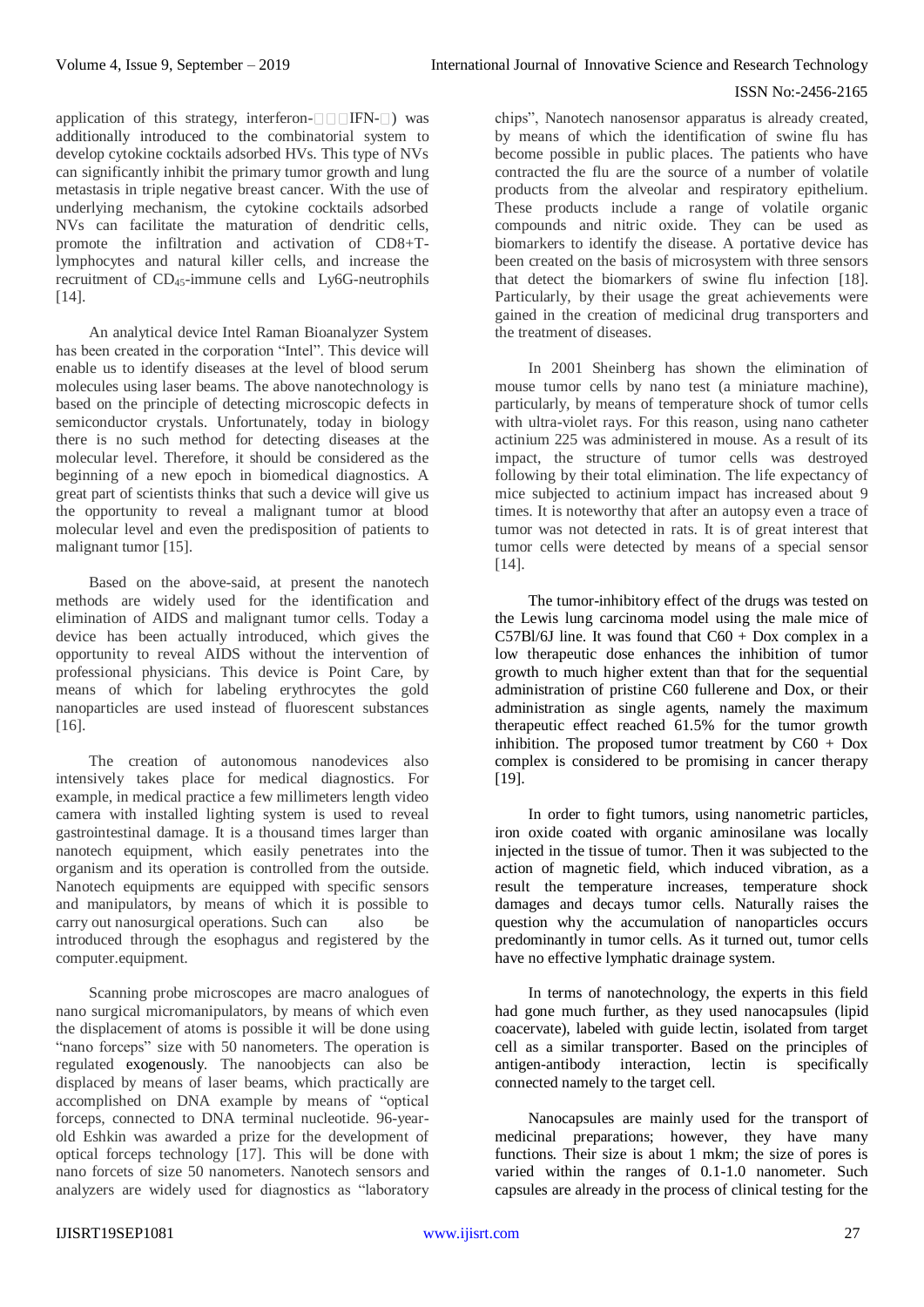regulation of insulin concentration in the blood of patients with diabetes I type. The first successes have already been obtained. It is not excluded that in the nearest future insulin synthesizing cells will be placed in the nanocapsule. They will be protected from their discharge from the organism by the immune system [8, 10, 20].

The oxygen transporter or respirocyte has already been created, which will be used for oxygen provision at ischemic heart diseases. Respirocyte has an oval shape, into which oxygen is pressed. The diameter of sphere is 1 mkm. It is resistant even to 1000 atmospheres. Unlike the respirocyte, oxygen pressure in hemoglobin does not exceed 0.5 atmosphere, out of which only 0.13 atmospheres may be released into the tissue. It is noteworthy that if one liter of microcapsule respirocyte consists of about 530 L oxygen, the volume of oxygen in 1 L of blood is 0.2 L. This volume is quite sufficient for the provision of aerobic processes with oxygen taking place in the organism during 36 hours. So, at acute ischemia for the provision of the organism with oxygen the injection of 0.5 ml respirocyte into the blood is quite enough.



Fig 4:- Respirocytes - Artificial Mechanical Red Blood Cells

In our opinion, especially perspective is the creation of respirocyte having the ability for the exchange of oxygen and carbon dioxide, the action of which will be dependent on the concentration of oxygen and carbon dioxide, existing in the organism. In particular, the release of carbon dioxide and the absorption of oxygen in the lungs will take place. On the contrary, the release of oxygen and the absorption of carbon dioxide will take place in the tissues.

Many scientists are successfully working on creating artificial mitochondria in hypoxic conditions for the maximal provision the cells with ATP.

So-called crotocytes or the bioorganic formations participating in the blood coagulation are of great interest. In appearance they resemble respirocytes with the difference that a fibrous mass is presented in the depth of their formation, which is released in blood damaged area; a fibrous net is created, where the red blood cells will be placed and the bleeding from the organism will be stopped. From the above-said, it becomes clear what a great role will be given to the introduction of this technology during the wound to save the lives of people with hemophilia.

By the use of nanotech methods the employees of Massachusetts Institute and University of Hong Kong have created such a liquid, one drop of which can stop the bleeding from any wound in 15 seconds. The drugs for blood coagulation have the greatest value not only for saving the lives of patients with hemophilia, but also during surgical operations, as the time spent for the stopping bleeding is greater, than the time for the operation itself. It is calculated that at the wound with 1 cm length and 3 cm depth the blood loss is about 6  $mm<sup>3</sup>$ , which is very dangerous for human life.

By using nanotech means the mutations of DNA and the primary structure of proteins, the pathogens of infectious diseases and toxic substances can be established, the discharge of which from the organism by nanometric membranes appears to be not very difficult. The variations of DNA genes have been revealed by nanosensors, which appear to be the precondition that the recognition of mutated nucleotide out of 200.000 pairs in DNA is permitted. The method of electronic nanomethod has been used for the DNA sequencing.

By means of nanocapsules it is possible not only delivery of drug in damaged areas, but also the regulation of medicinal drugs concentration. It should be noted that each person shows an individual sensitivity to this event.

So called "wet" nanotechnology is of great interest, which provides for the micro transformation of the mechanisms acting directly in the living organism.

# *"Wet" nanotechnolog*

This approach is based on the use of ready-made mechanisms, existing in the nature. This idea was first formulated by an American biochemist White in 1967. He suggested the use of mechanisms consisting of nucleic acid molecules and enzymes. A year later White proposed to use genetically modified viruses, as the mechanisms for cell repair.

#### *Biotechnology*

The use of existing organisms as a basis for the creation of bio-robots promises a number of benefits. The initial organism provides ready-made systems of energy supply, reproduction, displacement, self-repair, etc. There are the proven methods for receiving genetic modifications, the experience in the use of micro organisms with various purposes.

#### *Virus as a robot*

At present, viruses are already actively used for the introduction of new genetic material into the cells. In perspective, one can imagine the use of a variety of robotviruses capable of recognizing a specific cell type in a specific physiological state. Depending on the specific situation, such a robot-virus will be able to kill this cell (for example, disease pathogen) or to introduce the necessary DNA or RNA molecules into the cell, up to the complete replacement of damaged genetic material.